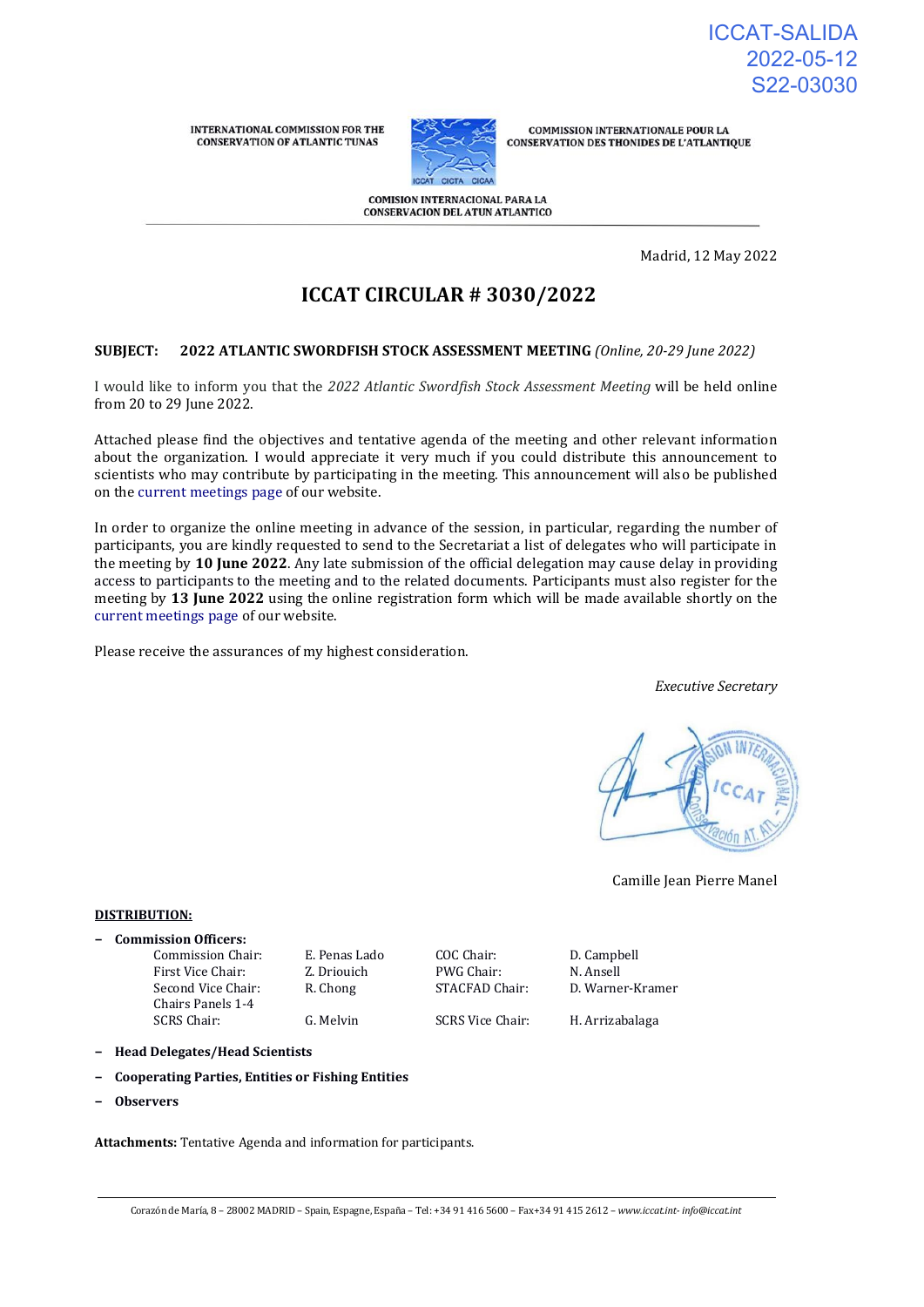INTERNATIONAL COMMISSION FOR THE **CONSERVATION OF ATLANTIC TUNAS** 



**COMMISSION INTERNATIONALE POUR LA CONSERVATION DES THONIDES DE L'ATLANTIQUE** 

**COMISION INTERNACIONAL PARA LA CONSERVACION DEL ATUN ATLANTICO** 

**2022 ATLANTIC SWORDFISH STOCK ASSESSMENT MEETING**

*(Online, 20 - 29 June 2022)*

# **Objectives**

In 2022, the SCRS will assess the North and South Atlantic swordfish stocks which were last assessed in 2017. In March 2022, the Swordfish Species Group reviewed available biological information, fisheries data, and CPUEs to be used as inputs in the 2022 assessments and agreed on a fleet structure. The assessment meeting, scheduled for 20–29 June 2022 (online), will review assessment methods, evaluate diagnostics from model runs and provide an updated stock status and initial management advice for North and South Atlantic stocks.

# **Tentative Agenda**

- 1. Opening, adoption of agenda and meeting arrangements
- 2. Updates on available data on catches, biology, size composition (limited to any updates since the datapreparatory meeting)
- 3. Updates on fleet structure (limited to any updates since the data-preparatory meeting)
- 4. Summary of relative abundance indices to be used (limited to any updates since the data-preparatory meeting)
- 5. North Atlantic Stock
	- 5.1. Methods and model settings
	- 5.2. Model Diagnostics
		- 5.2.1. Stock Synthesis
		- 5.2.2. JABBA
		- 5.2.3. Other models
	- 5.3. Stock status results
	- 5.4. Projections
- 6. South Atlantic Stock
	- 6.1. Methods and model settings
	- 6.2. Model Diagnostics
		- 6.2.1. JABBA
		- 6.2.2. Stock Synthesis
		- 6.2.3. Other models
	- 6.3. Stock status results
	- 6.4. Projections
- 7. Implications of the assessment for N-SWO MSE
- 8. Recommendations
	- 8.1. Research and Statistics
	- 8.2. Management
- 9. Responses to the Commission
- 10. Review of the workplan
- 11. Other matters
- 12. Adoption of the report and closure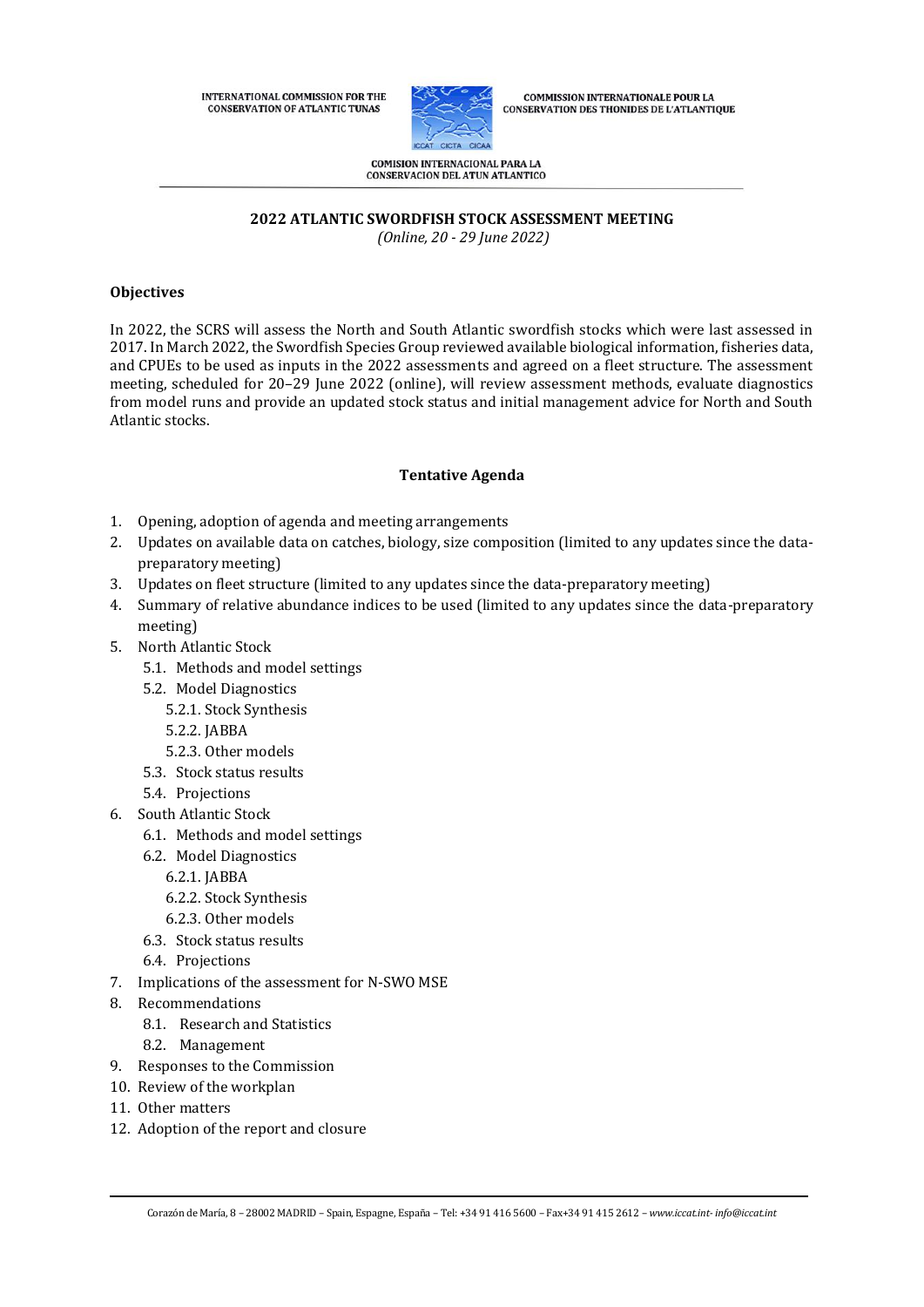INTERNATIONAL COMMISSION FOR THE **CONSERVATION OF ATLANTIC TUNAS** 



**COMMISSION INTERNATIONALE POUR LA CONSERVATION DES THONIDES DE L'ATLANTIQUE** 

**COMISION INTERNACIONAL PARA LA CONSERVACION DEL ATUN ATLANTICO** 

# **Additional information for participants**

#### **1. Date and venue**

The meeting will be held online from 20 to 29 June 2022. Meeting hours will be from **11:00 - 16:30 CET CEST** to account for time zone differences, with a 30 minute break around 13:30.

#### **2. Contact information**

| Chair of the meeting: Dr. Rui Coelho (rpcoelho@ipma.pt)                                  |
|------------------------------------------------------------------------------------------|
| Portuguese Institute for the Ocean and Atmosphere, I.P. (IPMA)                           |
| Avenida 5 de Outubro, s/n, 8700-305, Olhão, Portugal                                     |
| Tel: +351 289 700 504                                                                    |
| Co-chair of the meeting: Dr. Kyle Gillespie (kyle.gillespie@dfo-po.gc.ca)                |
| Fisheries and Oceans Canada, St. Andrews Biological Station, Population Ecology Division |
| 125 Marine Science Drive                                                                 |
| St. Andrews, New Brunswick, E5B 0E4, Canada                                              |
| Tel: +1 506 529 5725                                                                     |
| Co-chair of the meeting: Dr. Denham Parker (DParker@environment.gov.za)                  |
| Stock Assessment Scientist, Department of Environment, Forestry and Fisheries            |
| 9 Martin Hammerschlag Way, 7800                                                          |
| Cape Town, South Africa                                                                  |
| Tel: +27 21 402 3165: +27 82 660 7985                                                    |

Secretariat contact: Dr. Nathan Taylor [\(nathan.taylor@iccat.int\)](mailto:nathan.taylor@iccat.int) International Commission for the Conservation of Atlantic Tunas (ICCAT) C/ Corazón de María 8, 6th floor, 28002 Madrid, Spain Tel: +34 91 416 5600; Fax: +34 91 415 2612

# **3. Language**

The working language for the meeting will be English, as no simultaneous interpretation can be provided. Scientific documents can be written in English, Spanish or French.

# **4. Call for scientific papers and presentations**

Participants are encouraged to submit relevant scientific papers. In order to better organize the meetings, in 2014 the SCRS established deadlines for submitting documents, which were revised in 2015. These deadlines provide the rapporteurs with valuable information to better fit the meeting timetable as well as allow the Secretariat to make the documents available to participants in advance of the meeting. In 2015 and 2019 the SCRS "*proposed that a new deadline for the submission of SCRS documents and presentations should be implemented; these documents/presentations should be provided in their entirety at least one week before the meeting in which they are to be presented to facilitate their review by participating scientists prior to these meetings*". As such the full documents and presentations for this meeting should be provided to [info@iccat.int](mailto:info@iccat.int) or [nathan.taylor@iccat.int](mailto:nathan.taylor@iccat.int) by **13 June 2022**. Documents and presentations provided after the latter deadline will not be accepted unless previously authorized by the Chair. Authors are reminded to closely follow the *[Guidelines for Authors of Scientific Documents for the ICCAT SCRS and Collective Volume](https://www.iccat.int/Documents/SCRS/Other/Guide_ColVol_ENG.pdf)  [Series](https://www.iccat.int/Documents/SCRS/Other/Guide_ColVol_ENG.pdf)*. Furthermore, the original documents (text, tables, and figures) should be prepared in WORD or compatible software.